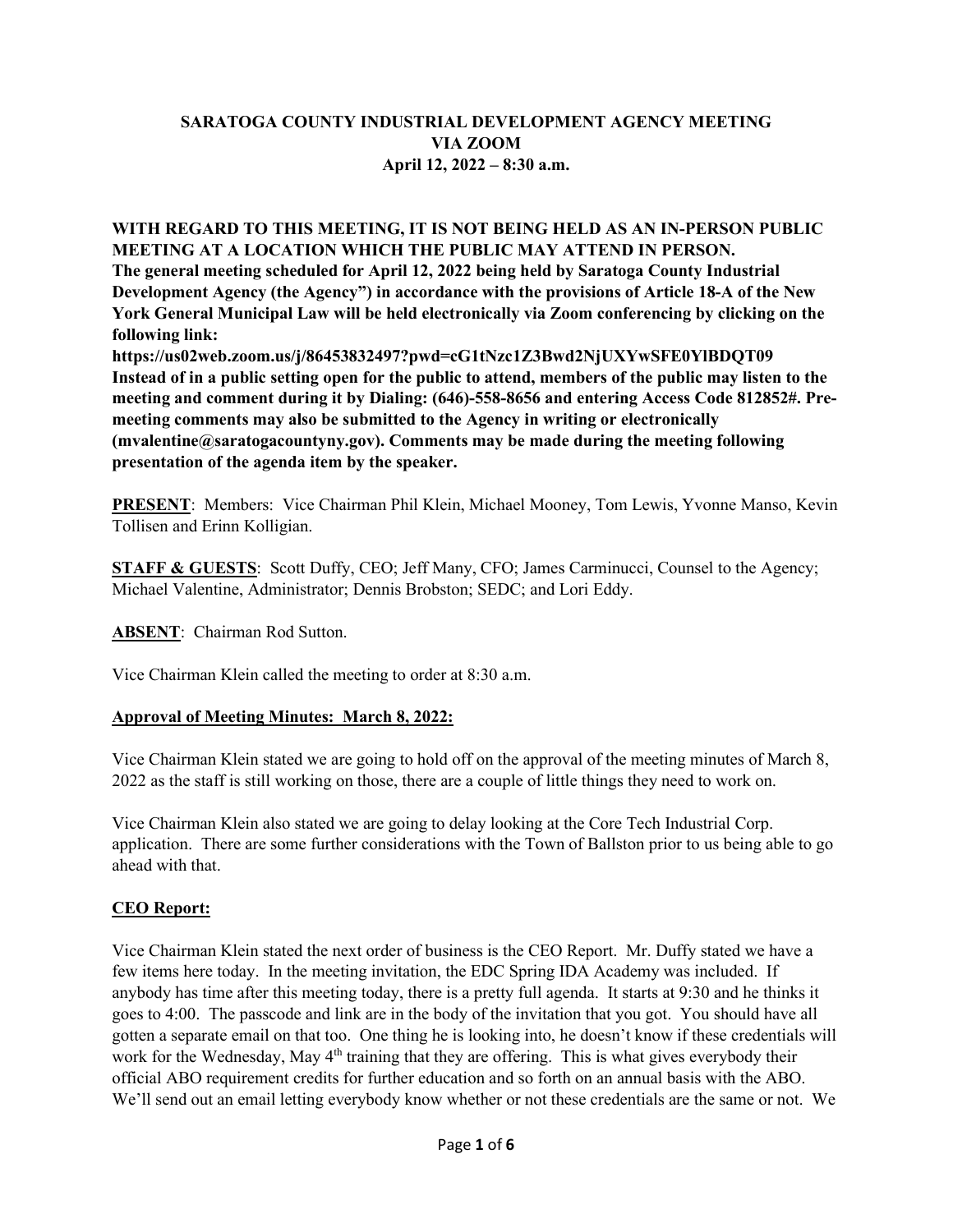will give everybody a heads up a couple of days before this meeting anyway so that you have a chance to take a look at. It is only for about an hour and half he thinks. Mr. Valentine stated it is an hour and a half, from 11:30 until 1:00.

Mr. Duffy continued that we have the SEDC Annual Fundraising Reception tonight at Longfellows. He knows Mike Mooney, himself, he believes Yvonne Manso are attending. Mr. Klein stated he just had to check on one thing first. Mr. Duffy stated Chairman Sutton who is not present at this meeting will be there tonight as well. There are tickets for anybody else who wants to go if they feel like they have an opportunity to make that effort. Mr. Duffy thanked Mr. Brobston for that.

Mr. Duffy stated the next item is the HVCC sponsor opportunity for the Hudson Valley Community College. They are trying to do some renovations at their facility at TechSmart and try to, he thinks, gain 15 to 20% more room and space for students and there is a \$1,000 option, there is a \$2,500, there is a \$5,000 and a \$10,000 and a \$25,000. This is also in your invitation to this meeting today and he just wanted to put that in front of the Board. If you feel like you want to discuss that now, and make a decision on it, that's fine. If you want to take a look at it and read it and bring it up at the next meeting that is probably fine as well. Vice Chairman Klein stated why don't we do that and we can get a better handle on what exactly it is going to cover. We can do it at the May meeting. Mr. Duffy stated if anyone wants any further information on that just give him a call. If that flyer doesn't have enough in it, he can get more. Mr. Valentine questioned if the flyer was in the meeting notice he sent out? Mr. Duffy replied yes. You'll see it, it is HVCC North Sponsor Opportunity, it is a PDF. Mr. Carminucci stated to Mr. Duffy we may have to look at it for any support for that, how do we do that, because it might look like a grant. He thought it might be a sponsoring event, but it appears to be more of a contribution to their capital campaign so you have to be a little careful about how we go about doing that. Mr. Mooney stated he believes we turned down BOCES in the past for a similar thing because we weren't allowed to do it. Mr. Duffy stated ok. He will look into that and talk with Mr. Carminucci about that more, we might not have much to do here, so that is fine. Thank you, Mr. Mooney and Mr. Carminucci, he appreciates it.

Mr. Duffy stated the other thing he would like to do is he would like to get the Board subcommittee to set up a time to have a meeting with MJ Properties. He doesn't know if everyone has their calendars in front of you. Mr. Mooney, Mr. Lewis, and he knows Chairman Sutton has some time tomorrow. Mr. Mooney stated he could do it on Thursday of this week, that is it. Next week obviously he has more opportunities. Mr. Lewis Thursday he could do after 10:00 or any time after 2:00. Mr. Duffy stated he would pass that on to Chairman Sutton and Mr. Brobston he will get together with you to confirm that. Mr. Brobston thanked Mr. Duffy. Mr. Duffy stated that is it for items for the CEO Report.

# **CFO Report:**

Vice Chairman Klein asked Mr. Many to discuss the CFO Report. Mr. Many stated our basic financials are in good order. He did not send them out in time to get into the packet of information. Also, we are working to wrap up PARIS. We had a problem with some of our benefactor's survey reports that were misplaced, so once we get that cleared up, we will have PARIS wrapped up rather quickly after that. He would mention that going through PARIS, there was some procedures that we need to just make sure that we are following and reaffirming on an annual basis and he will be bringing those to the Board next month just as kind of a blanket vote so we can cover them all at once to follow the guidelines that the ABO has set for us. That is all he has.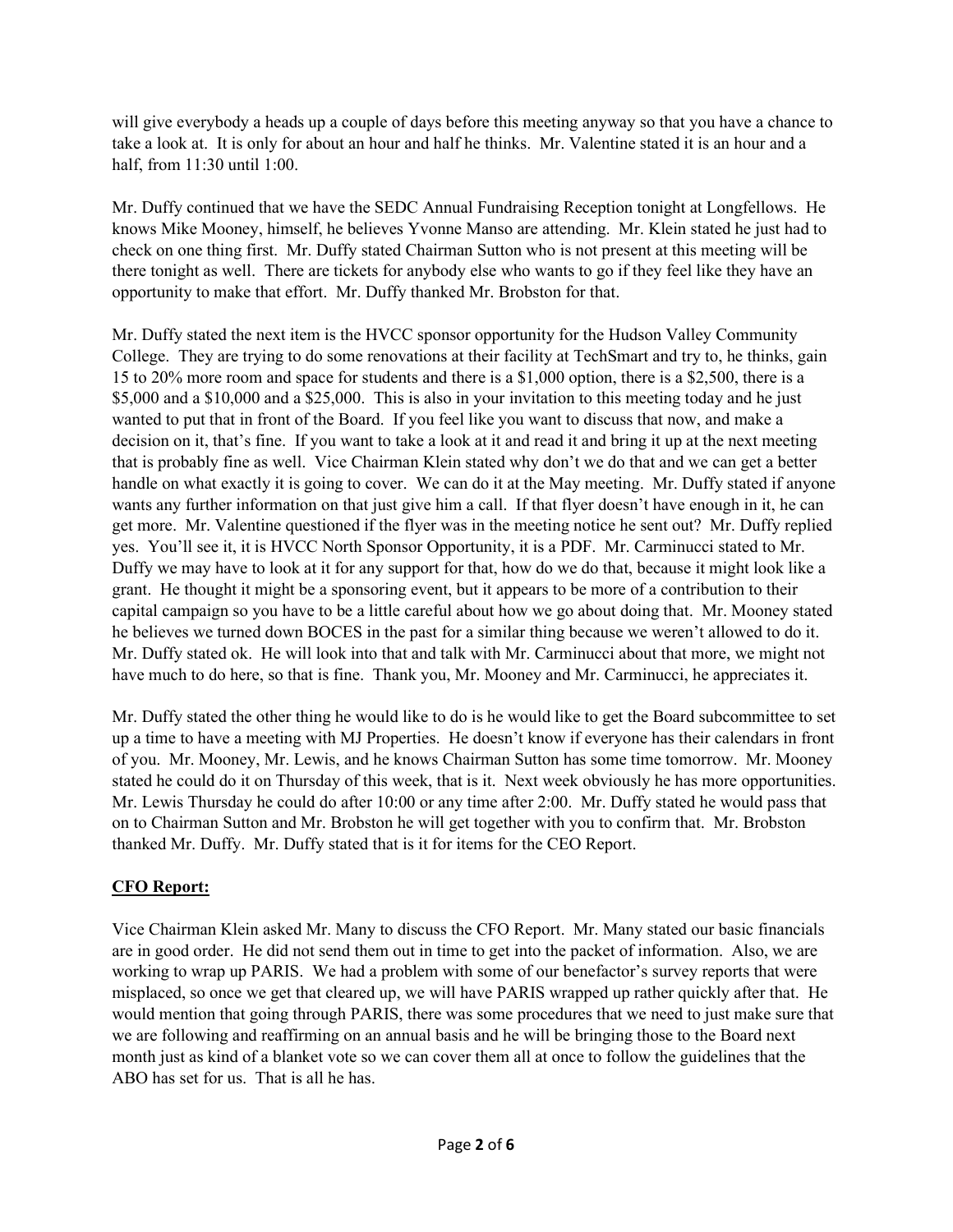#### **Agency Counsel Report:**

Vice Chairman Klein asked Mr. Carminucci to discuss the Agency Counsel Report. Mr. Carminucci stated he doesn't really have anything to report at this point. We don't have any pending closings that he is aware of that are occurring within the next few weeks.

#### **Administrator Report:**

Mr. Valentine stated he could add if you don't mind. Mr. Klein stated ok. Mr. Valentine stated he just wanted to let you know as Mr. Many was alluding to thus far, and even Mr. Carminucci would get into it, we have right now 131 is where we stand with the project numbers that we have accumulated since 1980. The material that Mr. Many and he and Mr. Duffy would look at as we go through with the PARIS Report, we had 21 PILOT billings going out in January and the preceding September. That gets us roughly, that is the 21 current projects that are active. On that we've got to, just so Ms. Manso and Ms. Kolligian would know, we have to complete reporting during the course of the year that goes to the State at a number of levels and one of these is called PARIS Reporting. Mr. Mooney does it, anybody that is a public authority, does reporting to New York State and what it is it's sort of taking a compilation of all of the data from all of the companies that we've dealt with during the course of the year to give them information on the PILOT status, what they would have paid for local taxes, whether Town, City or Village, what they paid for County taxes and then what they paid for School Taxes and then the State looks at that and looks at the exemptions that they received in their PILOT bills and they do their ratios and reviewing those. In this last year, in 2021, we have five new projects to report for 2021. That being, just listing them off, JB Real Estate which is the NAPA facility located in the Town of Milton, we have Park Place on the Peninsula down in Halfmoon. Again, we have Summit at Halfmoon, which we'll be taking up for Resolution later in this meeting. Recently approved Malta project, Arnoff Properties, LLC, which you will hear me in the course of going forward, I'll be referring to that as Phase III because it is the third application that the Agency has considered for that company. And the last one for this year is the Champlain Hudson Power Express. That last one has been induced as has Park Place on the Peninsula, but no closing on either one of those. On the very end of December of this year we had four closings, two on December 29<sup>th</sup> and two on December 30<sup>th</sup> that Mr. Carminucci took care of and they were Quad, Inc., PVA Campus II, Summit at Halfmoon and then the Arnoff Project which he just mentioned. So, we had those four closings. Champlain Hudson is sitting sort of on the side, Mr. Duffy can speak more to that as a status on that. Those projects and the ones that we had existing in 2019, 2020 and those years, those are the things that Mr. Many and Mr. Duffy would take up in their reporting. He has a report to complete; it is just a matter of getting it out, hopefully next week to the State, ST62 which goes into the Sales Tax Status of all of the active construction projects we had. He will follow up with that at the May meeting with a copy for all Board members.

Mr. Duffy stated one thing we could discuss is the Arnoff project. He was going to bring that up in other business. They have asked for an extension from March 22, 2022 for the sales tax benefit to March 31, 2023 just because their project was delayed in starting and there is not enough time. Mr. Valentine stated we could take that up as an action right now so we have it on record. Mr. Duffy agreed. Do we need a Resolution for that? Mr. Valentine started he would like to mainly, again, reason being is something like this, because it is the third project, because it is something that would go on the record with the State, yes, he would like to take it up under a Resolution.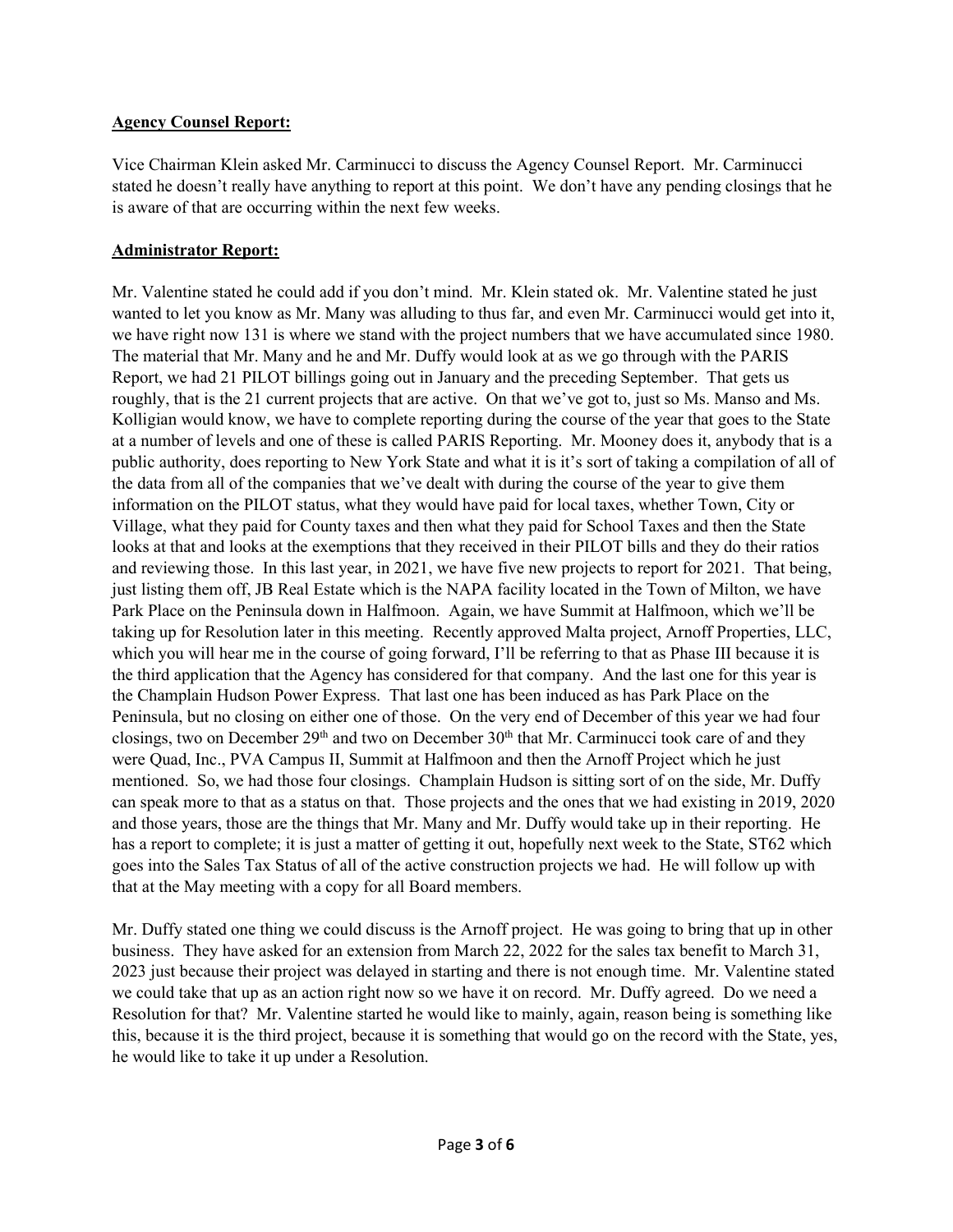Vice Chairman Klein asked for a motion for an extension of the currently placed sales tax exemption certificate we have filed extended from its current expiration date to March 31, 2023. Ms. Kolligan made a motion to extend the sales tax exemption certificate for Arnoff Properties, LLC to March 31, 2023 as presented. The motion was seconded by Mr. Lewis. Vice Chairman Klein asked if there was any further discussion. There was no further discussion.

#### **RESOLUTION #1513**

RESOLVED, THAT the Saratoga County IDA accept the motion to approve the sales tax exemption certificate we have filed from its current expiration date to March 31, 2023 as presented. and discussed be acted upon. All were in favor and motion was approved.

Mr. Mooney questioned Mr. Carminucci if there was any schedule on the Champlain Hudson project, any idea? Mr. Carminucci stated he did speak to their attorneys last week; they are expecting PSC approval as early as this week. Then they have to move forward and organize their financing. They were originally hoping to have that accomplished in the first quarter of this year, obviously not happening. He thinks their hope is maybe by the end of the second quarter. We do have some action we have to take on that. They did provide us with updated numbers in terms of mortgage recording tax and sales tax benefit, so we do at some point need to schedule a second public hearing to cover that. Mr. Duffy stated the plan was to bring these updated figures in front of the Board in May and then have a public hearing in June. He thinks their timeline, they might try to accelerate that. We will have to take a look and see, depending if we are going to meet with the County to go over a couple of items regarding this. We'll keep you posted on this if we ended up pulling it up a little forward, we might have to have a separate meeting. For right now it's probably going to be in June for a public hearing. Mr. Mooney stated so they don't have PSC approval at this point then? Mr. Duffy stated right. Vice Chairman Klein stated right but they think, when he spoke to them, they thought they were close to obtaining that. Mr. Carminucci stated he knows there was some talk about a substation going in south of Albany, he understands that has actually been pulled from the project. There won't be any power being dropped along the line. Vice Chairman Klein stated it is only his opinion but he still thinks we are missing the boat on not getting a substation or transfer station somewhere near Global Foundries. Ms. Kolligian agreed. Mr. Duffy stated he thinks the cost gets pretty high for one of these substations. Mr. Carminucci stated actually it was dropped because there was some opposition to it and he thinks the concern was that it might open up the door to like fracking in Western New York or something. That is what he heard. He doesn't think the applicant really cared one way or another about it but the State was the one that was pushing them to do that and he guesses they backed off. He doesn't know where he heard that but he did hear that recently. Vice Chairman Klein started he doesn't know this for a fact, but he would assume that the cost of power for Global has got to be their second or third largest expense in their manufacturing and if they want to site another fab then it would only make, to him anyway, logical sense that they look for additional power that they can obtain fairly inexpensively and conveniently and he knows NiMo is looking at bringing more power in, but this just looks like an offering that you would really want to fully investigate and possibly go ahead and get that transfer station there. He doesn't know if we have time to do that, but he sure would hate to see us miss the bus there or whatever and have it go by and not avail ourselves of that. Mr. Mooney stated he thinks that Mr. Duffy's assumption regarding cost is also a big part of it because he thinks that question was asked to them in the past and it was just cost prohibitive, like millions and millions of dollars just for a drop-off point. Mr. Carminucci stated right because he thinks the power has to be converted in order for that to work.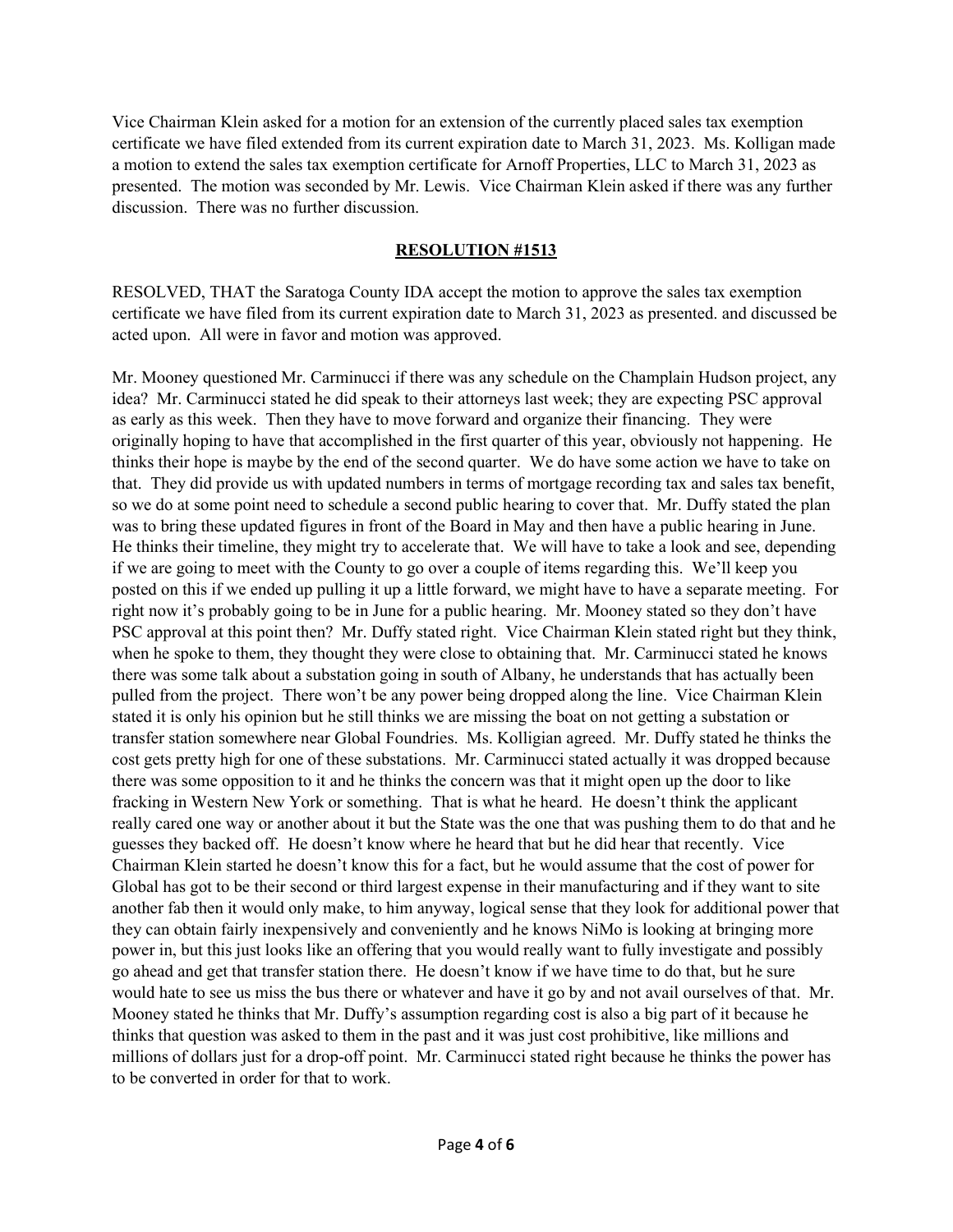#### **SEDC Report:**

Mr. Duffy asked Mr. Brobston if he had anything he wanted to share with the Board. Mr. Brobston stated we just got back from Charlotte for a three-day event with 30 site selectors that had at least 30 projects. We met with half of them. We ranked them for what fit our needs, our type companies, and it went very well. We have a good solid five out of that that we believe have some legs. The others we didn't end up meeting other site selectors that did not have projects for the Northeast at this point. We did continue to hear the frustration of some of these folks speaking on behalf of their companies with the cost of doing business in New York. If they don't have to be in New York it's like California and Illinois, if you don't have to be right in it you can be next to it. That's a good thing. We are still finding that cost of taxes and utilities are difficult and regulation. A few of our projects that we are looking at though are light manufacturers that are looking to be in the Northeast. We are competing with Pennsylvania, Massachusetts and New Jersey at least. We also have seen three or four companies through that group come out of Canada and with the border easing now, that will make site visits much better. We do have, hopefully we'll know at the end of the month, of a visit from an Irish firm in May for a large call center. It has to do with health care. We've got five or six different places that we could put those and we are hoping that they do show up, like he said, at the end of April. Other than that, the phones are still ringing, people are still looking at growth. Most of our manufacturers in Saratoga County made it through the pandemic in pretty good shape. We've got a few of the warehouse distribution places that still struggle with supply chain issues for some of their products that they can't get and that is creating some issues. But, other than that, things are still going well. He will be away next week on vacation. We've got two site visits next week, one for a project in Moreau and one for a project at a warehouse that is looking at two sites. We had a third site that we believe that we were told yesterday that the site has now entered into a contract and that is a 100-acre site in the Town of Halfmoon. We are waiting to see if that comes to fruition. That will reduce our availability for those projects. Anything over 1,000,000 square feet, we've only got two sites really now that are zoned and close to the Northway. So, we'll be out of space for those types of opportunities rather quickly. That is all he has at this point. Vice Chairman Klein stated he had a question for Mr. Brobston. Can you give us a real brief update on what is happening possibly with some of the State Farm space, is it still vacant, part of it? Mr. Brobston stated yes. A good bit of it is vacant. The original building was originally being marketed in pods. We have found that is a very difficult thing to do so the company who owns it is trying to make a deal for either half the building or instead of six different breakouts, we are looking at two to three, which makes sense with the layout that they have. That is still being marketed. His understanding in talking to the realtor that has it on listing, they've shown it quite a bit. The 101 State Farm is the newer building. The U.S. District Court is in there. They took 25% of the building and that is on two or three of the type of projects that we are going to be showing hopefully in the next few months because it is ready to go. State Farm left all of the equipment in there, all the furniture and things like that. If they want that, they can have that. It really is on a great trunk line for a fiber optic loop. A lot of good possibilities for that and the pricing has been very generous on the newer building. The older building just has a lot of variables with maintenance issues. It's 350,000 square feet so it really has a lot more that goes with it. To some people, they would call that their Taj Mahal if they were able to get in there and operate in it. You can't beat the location. There is not a better location in the County for massive space. It reminds him of the space downtown where Ayco was, it is just going to take some time for it to get done and by the time they have started listing it and things, you have to go through the numbers to get where you need to go. It is being shown.

Vice Chairman Klein then asked for a motion to leave the regular portion of the IDA meeting to go into the public hearing. Ms. Kolligan made a motion to adjourn the regular portion of the IDA meeting to go